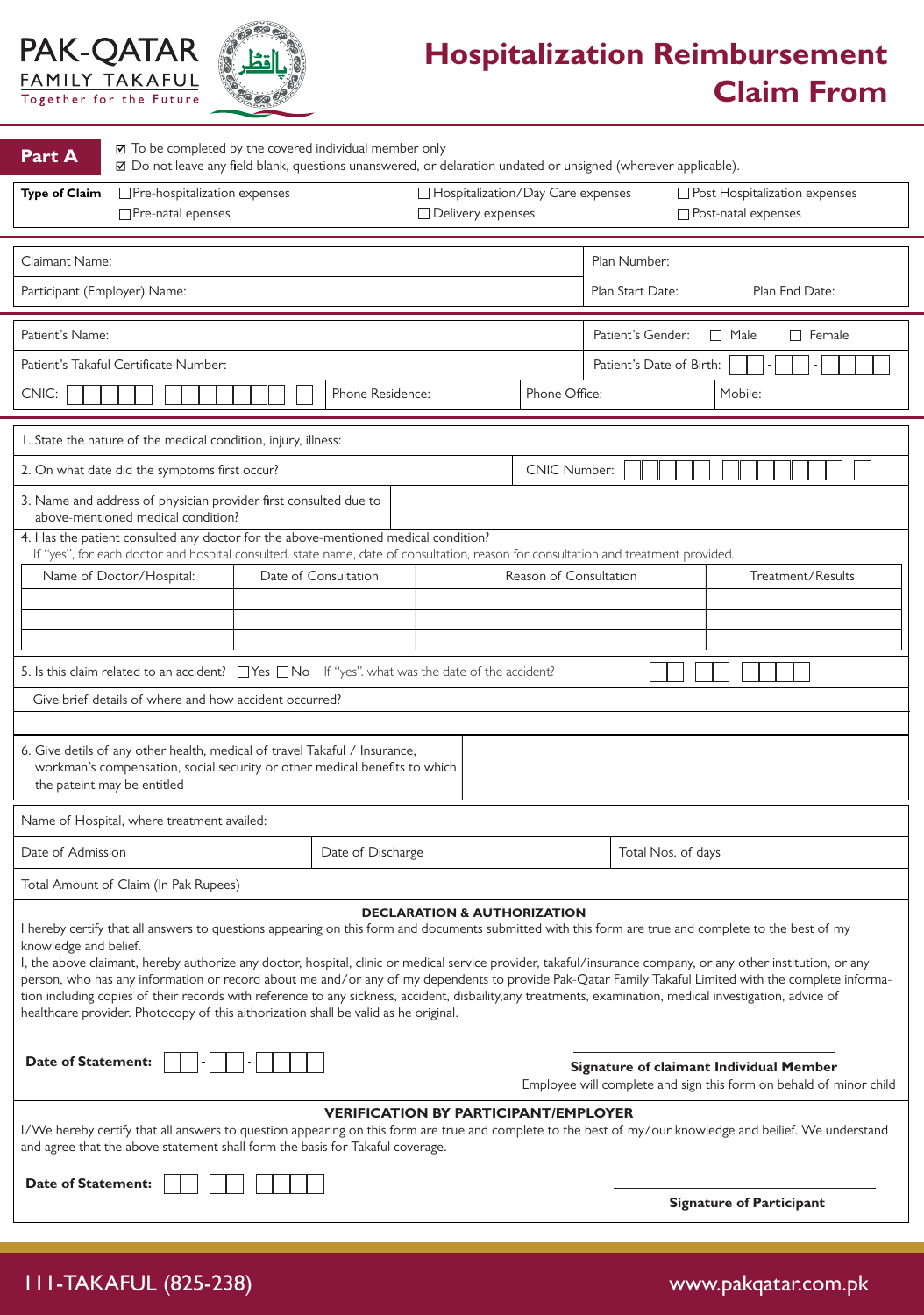#### To be completed by the **Teating Physician**

Do not leave any field blank, questions unanswered, or delaration undated or unsigned (wherever applicable).

| Patient's Name:                                                                                                                                                                                                           |                      |                                  |                          |                   |  |  |
|---------------------------------------------------------------------------------------------------------------------------------------------------------------------------------------------------------------------------|----------------------|----------------------------------|--------------------------|-------------------|--|--|
| Patient's Takaful Certificate Number:                                                                                                                                                                                     |                      | Patient's Gender:<br>$\Box$ Male | Female                   |                   |  |  |
| CNIC:                                                                                                                                                                                                                     |                      |                                  | Patient's Date of Birth: |                   |  |  |
| I. How long have you been the patient's doctor?                                                                                                                                                                           |                      |                                  |                          |                   |  |  |
| 2. On what date were you first consulted for the injury, illness or medical condition<br>concerned or for any related condition?                                                                                          |                      |                                  |                          |                   |  |  |
| 3. Please give you diagnosis of the injury/illness/condition?                                                                                                                                                             |                      |                                  |                          |                   |  |  |
| 4. Do you have any reason to believe that the same or any related condition has been<br>diagnosed or treated previously by any other doctor or hospital?                                                                  |                      |                                  |                          |                   |  |  |
| 5. Has the patient consulted any doctor for the above-mentioned medical condition?<br>If "yes", for each doctor and hospital consulted. state name, date of consultation, reason for consultation and treatment provided. |                      |                                  |                          |                   |  |  |
| Name of Doctor/Hospital                                                                                                                                                                                                   | Date of Consultation | Reason of Consultation           |                          | Treatment/Results |  |  |
|                                                                                                                                                                                                                           |                      |                                  |                          |                   |  |  |
|                                                                                                                                                                                                                           |                      |                                  |                          |                   |  |  |
| 6. Please give details of the treatment given or prescribed?                                                                                                                                                              |                      |                                  |                          |                   |  |  |

### **For Maternity claim only**

| I. Duration of Pregnancy?<br>$\Box$ 2nd Trimester<br>$\Box$ Ist Trimester<br>$\Box$ 3rd Trimester                                                                                                                   | weeks     |
|---------------------------------------------------------------------------------------------------------------------------------------------------------------------------------------------------------------------|-----------|
| 2. Would normal delivery endanger the life of mother and/or child(ren) and intra-abdominal surgery necessary for extra iterine pregnancy or complications:<br>Yes $\Box$ No if "Yes", please give reason in detail: |           |
| 3. Is there any permicious vomiting in pregnancy, toxemia with convulsion or spontaneous abortion?: $\square$ Yes<br>if "Yes", please give reason in detail:                                                        | $\Box$ No |

| <b>DECLARATION</b><br>i/We hereby certify that all answers to questions appearing on this form are true and complete to the best of my/our knowledge |                                 |  |  |  |  |
|------------------------------------------------------------------------------------------------------------------------------------------------------|---------------------------------|--|--|--|--|
| <b>Date of Statement:</b><br>$\sim$<br>$\sim$                                                                                                        | Signature of treating physician |  |  |  |  |
| Name of Physician                                                                                                                                    | PMDC No:                        |  |  |  |  |
| Address:                                                                                                                                             | Contact No:                     |  |  |  |  |

### **IMPORTANT: In order to avoid any delay, Please ensure that:**

Use a New Claim form for each claim or course of treatment

The Indiviual Covered or his/her legal representative must complete all question of Part A of the claim form and sign it

The treating physician must complete all questions of Part B of the claim form and sign it.

Please recheck and send fully completed claim form with all relevant document(s)/Report to Pak-Qatar Family Takaful Limited. Please be informed that;

Incomplete claim form CANNOT be aceepted for precessing of payment

Ensure to attached ORIGNALS of all relevant document(s)/Report.

Ensure to attached ORIGINAL bills and receipt of payment)s.

■ PHOTOCOPIES are not acceptable for processing of claim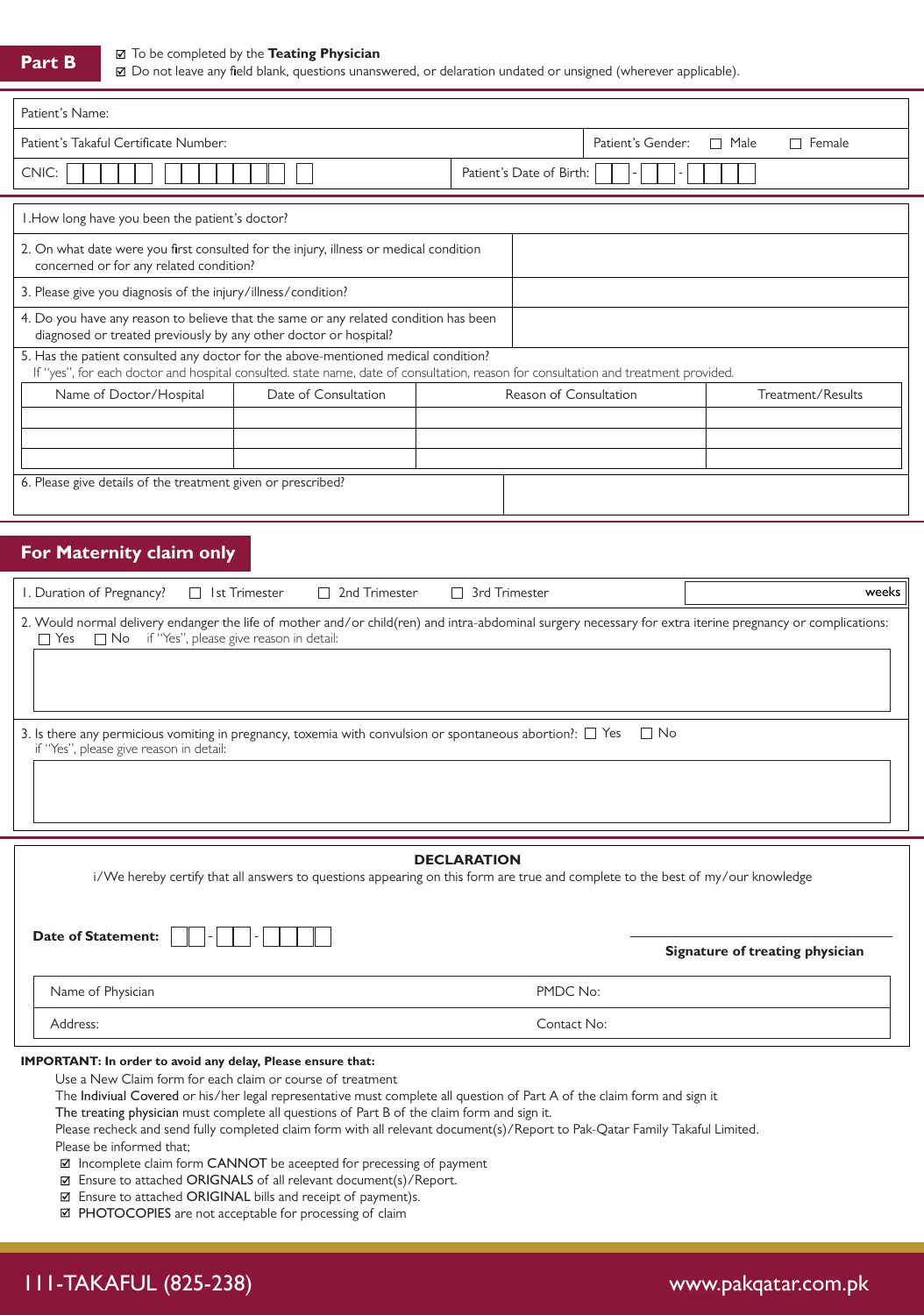### Section 5: AML-CFFT REGULATIONS AND TYPOLOGIES

- 1. Are you or any of your associate immediate family member/s affiliated with any political party, or works for the judiciary, armed forces, law enforcement Agencies or bureaucracy in any possible way? THES NO
- Do you have any criminal record or criminal proceedings pending against you before any adjudicating forum(s) OR associated/linked with any Proscribed 2. organization/Individual referred in shedule IV of the Anti-Terrorism Act 1997 or as per any other prevailing law of the land? YES MO
- Are you subject of any money laundering or terrorist financing-related proceedings, investigation, sanctions, punitive action indictment, had fines, conviction 3.or civil enforcement action imposed on you by a enforcement body? (if YES fill in the details below) YES NO

Typologies work is the study of methods, techniques and trends of money laundering and terrorist financing. The research of the following typologies has been undertaken for better understanding the money laundering and terrorist financing enviroment in the Asia Pacific region the following are a few key money laundering and terrorist financing methods, techniques, scheme and instruments:-

Please tick  $\sqrt{\phantom{a}}$  where appropiate

| Narcotics and Trafficking                                 |  |
|-----------------------------------------------------------|--|
| Kidnapping for ransom                                     |  |
| Corruption and Bribery                                    |  |
| Robbery / theft                                           |  |
| Smuggling in relation to Custom and Excise Duty and taxes |  |
| <b>Extortion for business</b>                             |  |
| Tax Crime related to direct and indirect taxes            |  |
| Cyber crime                                               |  |
| Illegal MVTS/Hawala/Hundi                                 |  |
| Insider Trading and market Manipulation                   |  |
| Cash Smuggling:                                           |  |
| Terrorism and Terrorism Financing                         |  |

| Terrorism and Terrorism Financing                              |  |
|----------------------------------------------------------------|--|
| Illicit Trafficking in stolen and other goods                  |  |
| Sexual Exploitation, Including Sexual Exploitation of Children |  |
| <b>Counterfeiting Currency</b>                                 |  |
| Participation in an organized criminal group and racketeering  |  |
| Counterfeiting and Piracy of Products                          |  |
| Human Trafficking / Migrant Smuggling or Trafficking in Person |  |
| Murder, Grievous Bodily Harm                                   |  |
| Illicit Arm Trafficking                                        |  |
| <b>Environmental Crime</b>                                     |  |
| Fraud/Forgery / Cheating                                       |  |
| Piracy                                                         |  |

If answered 'YES' to Option no. 3 and accordingly selected any of the options above then please share the below details:-

Dealing Court/Agency: 2008

Nature

Year\_

Title **The Community of the Community Community** 

City